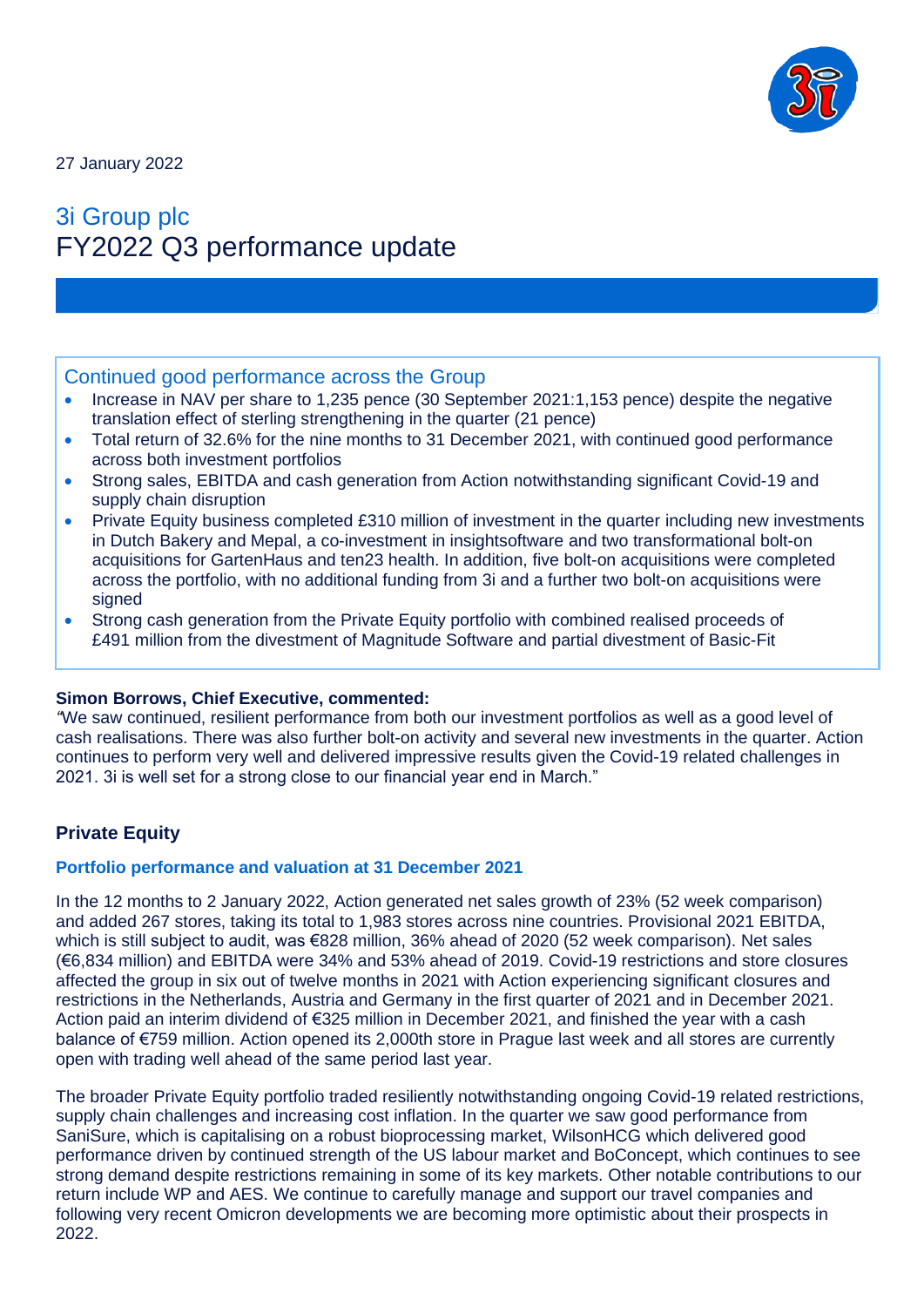#### **Private Equity investments**

| <b>Private Equity</b>                      |                             |                                                                                                                |               | <b>Investment</b> |  |  |
|--------------------------------------------|-----------------------------|----------------------------------------------------------------------------------------------------------------|---------------|-------------------|--|--|
| investment                                 | <b>Type</b>                 | <b>Business description</b>                                                                                    | <b>Date</b>   | £m                |  |  |
| ten23 health                               | <b>Further</b>              | Pharmaceutical product CDMO                                                                                    | October 2021  | 61                |  |  |
| GartenHaus                                 | Further                     | Digital platform for garden and house projects<br>across Europe                                                | October 2021  | 45                |  |  |
| <b>Dutch Bakery</b>                        | <b>New</b>                  | Industrial bakery group specialised in home<br>bake-off bread and snack products                               | October 2021  | 46                |  |  |
| <b>Audley Travel</b>                       | <b>Further</b>              | Provider of experiential tailor-made travel                                                                    | October 2021  | 25                |  |  |
| insightsoftware                            | <b>New</b><br>co-investment | Provider of financial reporting and enterprise<br>performance management software for the<br>Office of the CFO | November 2021 | 37                |  |  |
| <b>Christ</b>                              | <b>Further</b>              | German retailer of jewellery and watches                                                                       | November 2021 | 12 <sup>2</sup>   |  |  |
| Mepal                                      | <b>New</b>                  | Dutch lifestyle consumer brand known for<br>storing and serving food and drinks                                | December 2021 | 87                |  |  |
| Total Q3 FY2022 new and further investment |                             |                                                                                                                |               |                   |  |  |
| <b>MAIT</b>                                | Return of<br>funding        | Provider of digital solutions in the DACH region                                                               | October 2021  | (3)               |  |  |
| Total Q3 FY2022 return of funding          |                             |                                                                                                                |               |                   |  |  |
| <b>Total Q3 FY2022 investment</b>          |                             |                                                                                                                |               |                   |  |  |
| H1 FY2022 investment                       |                             |                                                                                                                |               |                   |  |  |
| Total investment as at 31 December 2021    |                             |                                                                                                                |               |                   |  |  |

In the period, we completed new investments in Mepal (£87 million) and Dutch Bakery (£46 million). We also completed transformational bolt-on acquisitions for ten23 health, investing £61 million of our proprietary capital to support growth initiatives including the scale up and expansion of the Basel formulation and drug development operations, as well as and the acquisition of Swissfillon, a drug product fill and finish CDMO, and £45 million in GartenHaus to support the acquisition of Outdoor Toys, a UK-based online retailer of outdoor garden toys. After the period end, we invested in Yanga Sports Water to support its international growth and expansion into North America.

Several of our portfolio companies completed bolt-on acquisitions in the quarter funded by the portfolio company's balance sheet. Evernex completed its acquisition of Emcon-IT, a US leading player in the thirdparty hardware maintenance industry, and Dutch Bakery acquired GoodLife Foods Deurne in an asset transaction, representing a strategic acquisition for Dutch Bakery in the Benelux market. AES acquired JAtech Services, a Canada-based asset condition monitoring specialist, Hans Anders acquired the Belgian franchisee for eyes+more and SaniSure acquired GL Engineering, a manufacturer of single-use filling needles for use in the fill & finish stage of production. Also in the quarter, Royal Sanders agreed to acquire Otto Cosmetics, a leading German manufacturer of private label and contract manufacturing products for the personal care industry and MAIT agreed to acquire Infolutions, a Swiss-based managed services provider with a focus on infrastructure monitoring.

In the period, we completed a £37 million co-investment in insightsoftware, the company that acquired Magnitude Software, invested a further £25 million in Audley Travel to support its recovery from the pandemic, and £12 million in Christ as part of its debt refinancing and extension of facilities.

#### **Private Equity realisations**

| <b>Private Equity</b>                          | <b>Realisation proceeds</b> |  |
|------------------------------------------------|-----------------------------|--|
| <b>Realisations</b>                            | Em                          |  |
| <b>Magnitude Software</b>                      | 345                         |  |
| Basic-Fit                                      | 146                         |  |
| Total Q3 FY2022 realised proceeds              | 491                         |  |
| H1 FY2022 realised proceeds                    | 118                         |  |
| Total realised proceeds as at 31 December 2021 | 609                         |  |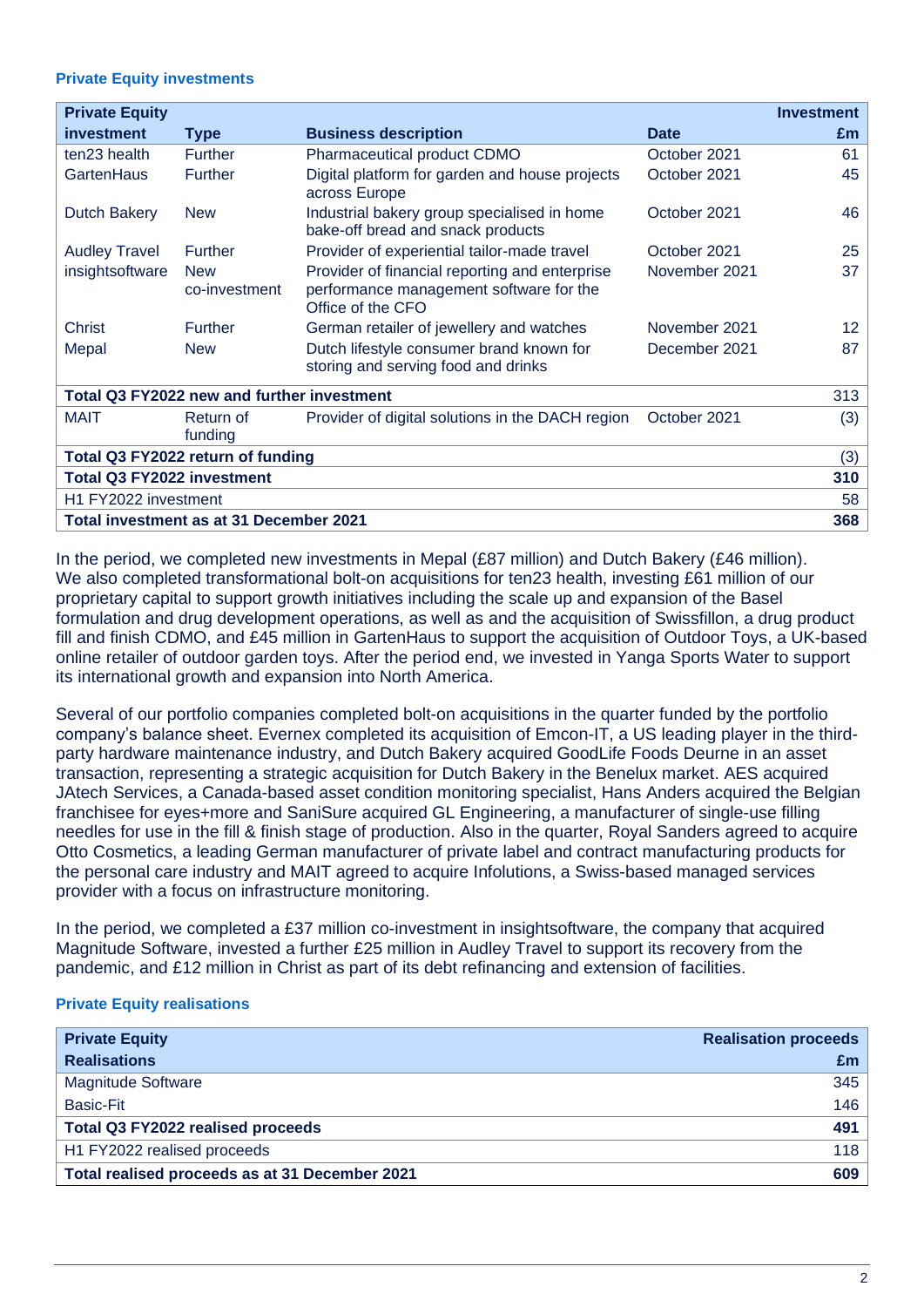In the period, we recognised total realised proceeds of £491 million. We received £345 million from the full divestment of Magnitude Software, achieving a sterling money multiple of 2.5x and an IRR of 44%. We also received £146 million from a partial sale of Basic-Fit shares. We retain a 5.7% holding in the business valued at £133 million at 31 December 2021.

## **Infrastructure**

3iN's underlying portfolio continues to perform well, generating a good level of portfolio income, and 3iN's share price performed strongly in the quarter, closing up 16% at 354 pence at 31 December 2021 (30 September 2021: 304 pence), valuing 3i's 30% stake at £953 million (30 September 2021: £817 million). We also recognised £14 million of dividend income from 3iN in the period.

In the period, our US infrastructure team completed a £146 million investment in EC Waste, the largest vertically integrated provider of federally compliant solid waste services in Puerto Rico, representing the third platform investment for our US infrastructure portfolio and, including portfolio company bolt-ons, our seventh US infrastructure investment.

#### **Scandlines**

Scandlines performed well in the period, with strong freight volumes ahead of 2019 levels. Leisure has also continued to recover however volumes were impacted by the emergence of the Omicron variant and so remained below 2019 levels in the period. As a result of good cash management throughout the pandemic, Scandlines was able to resume its cash distributions in December 2021, and 3i recognised £13 million of dividend income in the quarter.

|                       |                  |                  | <b>Valuation</b> | <b>Valuation</b> |                                                              |
|-----------------------|------------------|------------------|------------------|------------------|--------------------------------------------------------------|
|                       | <b>Valuation</b> | <b>Valuation</b> | <b>Sep-21</b>    | <b>Dec-21</b>    |                                                              |
|                       | basis            | currency         | £m               | £m               | <b>Activity in the quarter</b>                               |
| <b>Action</b>         | Earnings         | <b>EUR</b>       | 6,100            | 6,542            | Received a cash dividend of £144 million in<br>December 2021 |
| 3iN                   | Quoted           | <b>GBP</b>       | 817              | 953              | Recognised a dividend of £14 million in<br>November 2021     |
| <b>Cirtec Medical</b> | Earnings         | <b>USD</b>       | 488              | 489              |                                                              |
| <b>Scandlines</b>     | <b>DCF</b>       | <b>EUR</b>       | 469              | 471              | Received a cash dividend of £13 million in<br>December 2021  |
| Lugom                 | Earnings         | <b>EUR</b>       | 453              | 440              |                                                              |
| <b>Tato</b>           | Earnings         | <b>GBP</b>       | 412              | 406              | Received a cash dividend of £4 million in<br>October 2021    |
| <b>Hans Anders</b>    | Earnings         | <b>EUR</b>       | 323              | 316              |                                                              |
| <b>Royal Sanders</b>  | Earnings         | <b>EUR</b>       | 295              | 289              |                                                              |
| <b>Evernex</b>        | Earnings         | <b>EUR</b>       | 283              | 287              |                                                              |
| <b>WP</b>             | Earnings         | <b>EUR</b>       | 265              | 281              |                                                              |

#### **Top 10 investments by value at 31 December 2021**

The 10 investments in the table above comprise 78% (30 September 2021: 78%) of the total Proprietary Capital portfolio value of £13,413 million (30 September 2021: £12,784 million).

# **Total return and NAV position**

We recognised a £201 million loss on foreign exchange, net of hedging, in the quarter, as sterling strengthened against the euro and US dollar. As at 31 December 2021, 71% of the Group's net assets were in euro and 15% were in US dollar. Based on that, a 1% movement in the euro and US dollar would result in a net total return movement of £84 million and £18 million respectively. The diluted NAV per share increased to 1,235 pence (30 September 2021: 1,153 pence) or 1,215.75 pence after deducting the 19.25 pence per share first FY2022 dividend, which was paid on 12 January 2022.